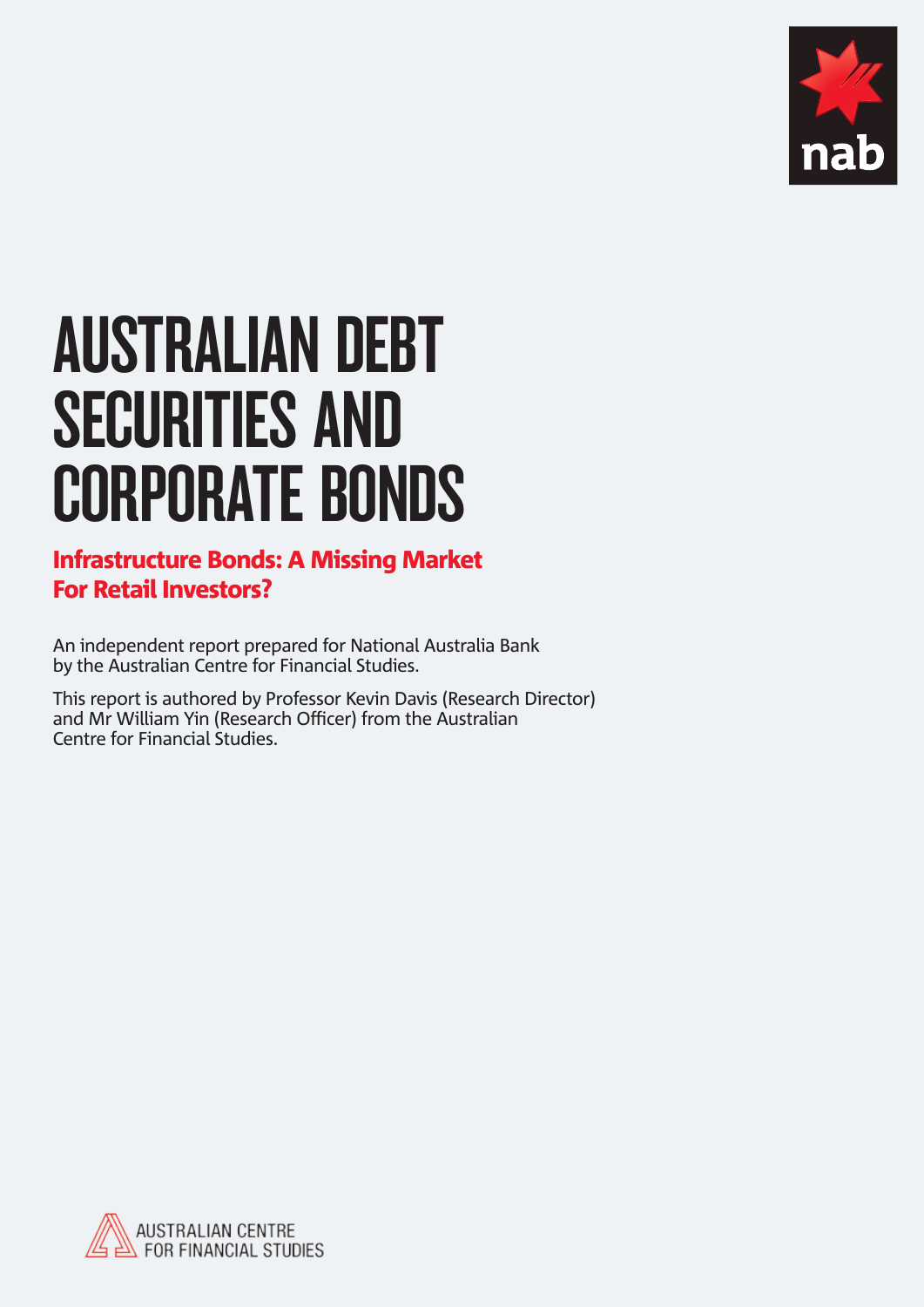### 1. INTRODUCTION

#### **Australian Debt Securities and Corporate Bonds: Infrastructure Bonds: A Missing Market for Retail Investors?**

This is the sixth in a series of reports prepared by the Australian Centre for Financial Studies for National Australia Bank aimed at explaining the potential role of corporate bonds in retail investor portfolios and promoting growth of the corporate bond market. Previous reports have noted the small size of the retail corporate bond market in Australia, but have also highlighted a range of factors including government legislation to ease issuance of "simple" corporate bonds likely to contribute to its future growth. In this report, we focus on the potential for growth of and access to a market in bonds linked to infrastructure provision. Established infrastructure is long-lived with regular revenue streams and thus potentially suited for financing by issue of long-term bonds suitable for longterm investment portfolios of retail investors (such as self-managed superannuation funds).

Infrastructure operators are generally well known to retail investors through the services they provide to the economy. They include operators of gas pipelines, electricity distribution networks, telecommunications, railways, airports, toll roads, hospitals and water companies. In some cases households may be direct customers buying services (such as in the case of some telecoms and toll roads). In other cases, such as gas and electricity, households are indirect customers buying these services from retailers who, in turn, purchase access to the infrastructure assets to enable delivery of those services.

Many retail investors will have either direct or indirect equity investments in infrastructure operators listed on the ASX, such as Transurban (ASX Code:TCL), AGL Energy (AGL), or Sydney Airports (SYD). (Some such listings are *infrastructure funds* which use a stapled security structure involving a joint investment in a company share and a unit of a trust). Other infrastructure operators are government owned entities.

However, it is less common for retail investors to have investments in bonds issued by infrastructure operators, despite those operators having significant reliance on debt financing. Rather than attempting to issue corporate bonds to retail investors they have generally relied upon bond issues into both domestic and international wholesale markets as well as bank loan finance.

There are a range of factors emerging to suggest that this situation may change in the not too distant future such that retail investors (and sophisticated investors) should and may need to consider the role of "infrastructure bonds" in their portfolios. These factors include both supply and demand side factors. On the supply side, the infrastructure financing pipeline remains strong; changes in bank regulation are expected to encourage medium to longer term bond financing relative to bank lending; legislative changes such as the simple corporate bond legislation should encourage growth of the retail corporate bond market; and digital developments are expected to provide greater access to this asset class. On the demand side, the prevailing low interest rate and low growth environment suggests higher yields available on corporate debt versus deposits would be attractive to retail investors with fixed income investments generally warranting greater attention in the investment portfolios of an ageing demographic vis-a-vis other asset classes such as equities. (It is noted that well rated corporate bonds, including infrastructure bonds, generally displayed less volatility than equities during the past 6 months).

However, education about this asset class is needed. Therefore, the report commences by outlining the defining characteristics of infrastructure, traditional financing arrangements in both bond and loan markets, and details some of the challenges in financing greenfield assets in the bond markets vis-a-vis the loan markets. It will then outline some of the opportunities currently available to sophisticated investors and suggest further developments which will take this market to the next stage.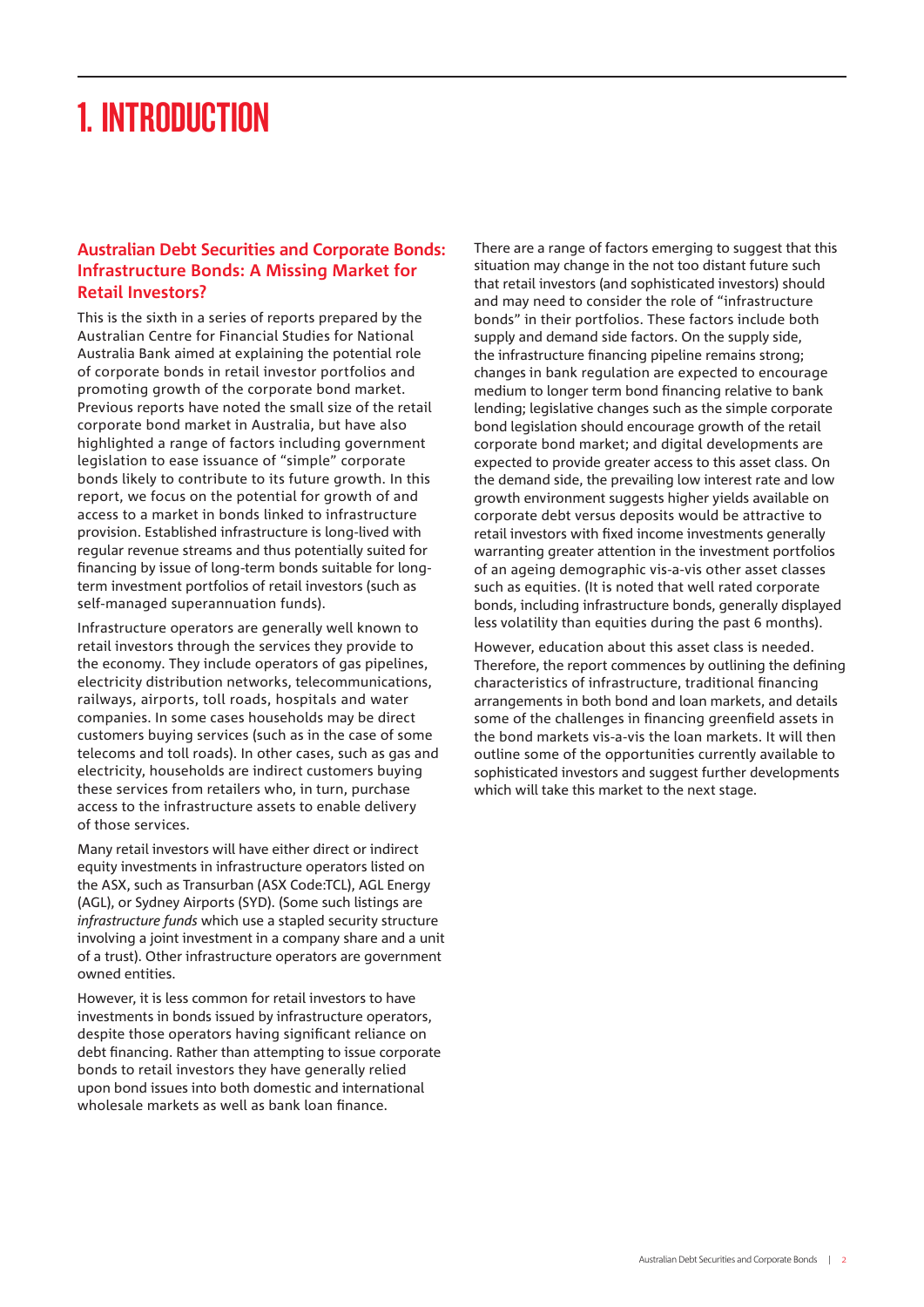# 2. INFRASTRUCTURE CHARACTERISTICS

Infrastructure can be defined as those physical assets which are needed for the effective operation of an economy and society. *Economic Infrastructure* includes assets such as roads, railways, water supply, telecommunications, airports and ports which are used by private and public businesses in the production and distribution of goods and services to consumers or other entities. The ownership of such assets may be in government or private hands (perhaps under some form of concession arrangement which involves transfer of ownership back to government at some future date). Use of the assets could require payments by users and/or be subsidised by government bearing the construction and operating costs. *Social Infrastructure* also includes physical assets, such as hospitals, prisons and schools, used for the provision of social services where private or government ownership/operation are alternatives, but where government pays for, or subsidises, usage by consumers. Box 1 provides more details.

#### **Box 1 Infrastructure Characteristics**

*Economic infrastructure* is distinguished from *social infrastructure* by the former being assets constructed as potentially commercially viable projects, and the latter involving construction and use of physical assets for the provision of social services.

The assets are long lived, and investment generally involves significant sunk costs. Planning, construction and development times can be lengthy, involving a range of risks which are resolved over time, with sometimes several years before positive operating cash flows and eventual profitability are realised.

The traditional model of government ownership and operation has been supplemented over recent decades by a range of models including private operation (or ownership) and responsibility, such as in various types of Public Private Partnerships.

Decisions to proceed with new (greenfields) infrastructure projects are made by the Federal and/ or State governments. Existing (brownfields) projects owned by government for which many of the risks have been resolved may be sold to the private sector.

Many infrastructure projects will be developed under a project finance model in which the project is legally separate from the project sponsors with returns to financiers and investors depending solely on the project outcomes with no recourse to the sponsors.

Because many infrastructure projects involve monopoly or network characteristics, their operation is often subject to government regulation of prices aimed at ensuring efficient levels of production and "fair" pricing for consumers generating "fair" returns for operators.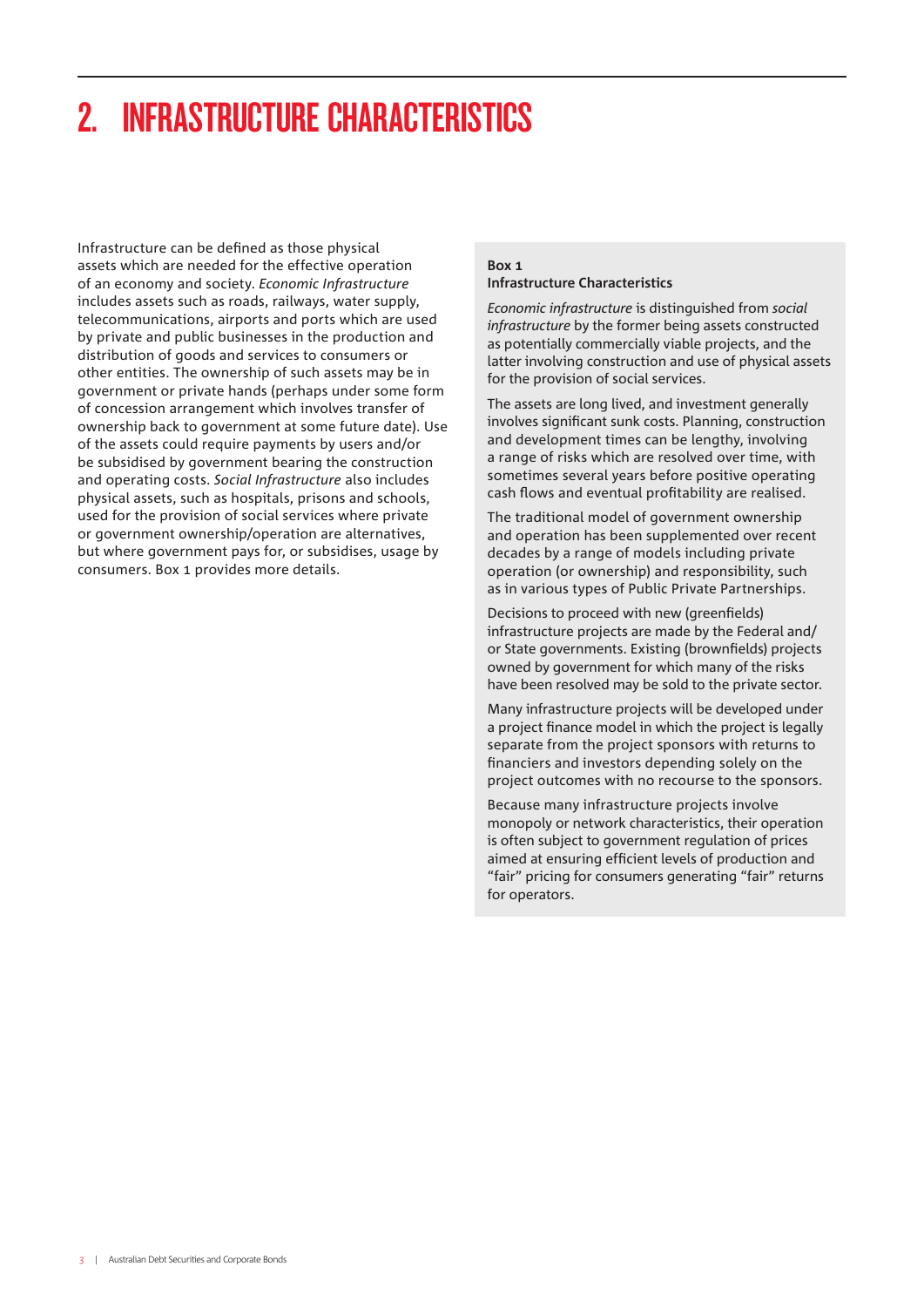### 3. INFRASTRUCTURE IN AUSTRALIA

In 2014 the Productivity Commission<sup>1</sup> estimated that the stock of infrastructure assets as at 2013 was \$991 billion, of which \$432 billion was owned by general government, with ownership of \$520 billion approximately equally shared between public and private non-financial corporations, and \$39 billion owned by financial corporations (for example listed infrastructure trusts) and others. (To put those figures into context, at that time, Australian bank assets were just over \$3,000 billion and superannuation funds around \$1,250 billion). Investment in infrastructure assets is significant, with more than half a trillion dollars invested in Australian infrastructure (excluding the sale of assets from public to private sectors) in the last decade, with the strongest growth in private investment, which now exceeds public investment.<sup>2</sup>

Australia's infrastructure needs are substantial and well recognised. A growing population, the need to replace or upgrade existing ageing capital stock, and new opportunities for efficiency gains from introduction of new technology (exemplified, at least in principle, by the NBN project) all contribute to forecasts of a need for substantive investments over the coming decades. Figure 1 shows recent forecasts which provide estimates of required infrastructure spending to meet demands of the growing population.3 The Business Council of Australia projects a need to maintain infrastructure funding at 4 per cent of GDP, amounting to \$760 billion over 10 years.4

**Figure 1: Infrastructure investment as per cent of GDP (real spending, projections from 2013–14 onwards)**



*Source: Deloitte Access Economics, projections prepared for BCA. See BCA, 2013, Securing Australia's Investment Future: Managing the Economic Transition.*

There is arguably an "infrastructure gap" between that level of infrastructure spending which can be justified on social cost-benefit grounds and the current and projected levels of spending. Government budgetary constraints (at both Federal and State levels) inhibit direct financing of projects, while unsatisfactory outcomes from some projects involving private sector collaboration have taken some of the gloss and attraction away from the largely successful public-private partnership models of funding.

Figure 2 illustrates the size of infrastructure investment (relative to GDP) over recent years and the share of government, private sector, and "private for public" (ie Public Private Partnerships) expenditure over recent years. The Public Private Partnerships (PPPs) framework has been one of the main approaches used for private sector provision of funding for public infrastructure. In one example of this approach, a private sector entity (such as a Special Purpose Vehicle established by a consortium) is selected to build, own, operate and eventually transfer ownership of an infrastructure asset back to the government – recouping its construction and other costs and return on investment from user-charges (or government payments on behalf of users). The funding of the project would involve equity contributions from the sponsors, together with various types of debt financing.

#### **Figure 2: Total infrastructure investment**



*Source: Business Council of Australia "Securing Investment in Australia's Future: Infrastructure Funding and Financing, November 2013*

1. http://www.pc.gov.au/inquiries/completed/infrastructure/report (chapter 5)

- 2. "Re-establishing Australia's Global Infrastructure Leadership authored by Garry Bowditch, Better Infrastructure Initiative
- 3. Existing and planned projects (with committed funding of \$20 million or more) can be found at https://www.nics.gov.au/Timeline

4. BCA *Securing Australia's Future: Infrastructure Funding and Financing*, 2013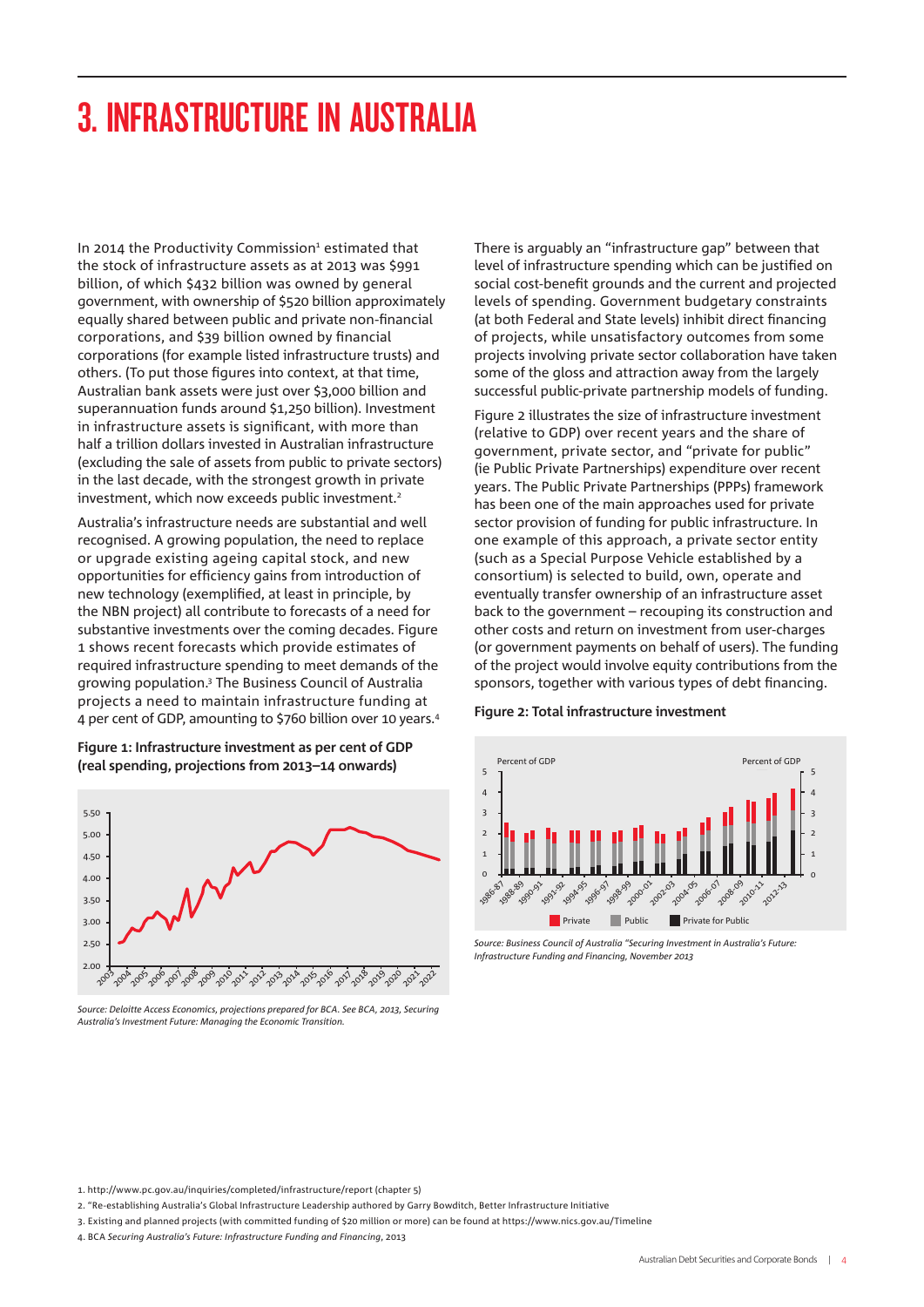# 4. INFRASTRUCTURE RISK PROFILE

Infrastructure projects are long term and involve substantial financial risks for those providing funding for new "greenfields" projects – although the risk declines over time as projects mature (to become "brownfields") and construction and development risks are resolved. Much "brownfields" infrastructure provides relatively stable annuity-type revenue streams, and in a significant number of cases, where monopoly and network features are relevant, revenue streams are determined by access pricing regulation.

#### **Figure 3: The evolution cycle of infrastructure project risk and return**



*Source: AMP Capital http://www.ampcapital.com/ampcapitalglobal/media/contents/ campaign/real/understanding\_infrastructure\_a\_reference\_guide.pdf*

Risks and potential returns to financiers of infrastructure depend on both the nature of the project involved (and the stage of its lifecycle) and the way in which risks and expected returns are allocated amongst different types of financing. Figure 3 illustrates the evolution of risk and return over the lifecycle of a hypothetical project.

Once construction and development risks of new infrastructure projects have been resolved, the nature of the activities is generally such that long-term annuity style cash flows are generated. These can reflect either the provision of services to users on a commercial userpays basis or under a contract with government where it reimburses the operator for providing facilities needed for provision of social services. Construction, maintenance and operation of hospital buildings is an example of the latter. The operation of a toll road or an electricity distribution company are examples of the former.

Some infrastructure arrangements may involve arrangements where risks are shared between commercial operators and government. For example, in the Victorian government's Mornington Peninsula road project an "Availability Payment PPP model" was adopted. The company operating the project receives revenue as a regular payment from government. Any tolls levied on motorists go to government which applies them towards its obligation to pay the availability payment.

The trajectory of cash flow will depend on the type of infrastructure. As illustrated in Figure 4, the typical infrastructure return profiles for infrastructure financed through the PPP framework is noticeably different for economic and social infrastructure. The latter is flat following the development phase until the concession expires and the asset ownership transferred to government, and the former is described as a j curve reflecting the increasing revenue associated with higher anticipated demand but flattens at maturity with stable demand or users of the infrastructure.

#### **Figure 4: The Typical Infrastructure Public Private Partnership Return Profiles**



*Source: Infrastructure Partnerships Australia The Role of Superannuation in Building Australia's Future, 2010. http://www.infrastructure.org.au/Content/ TheRoleofSuperannuation.aspx*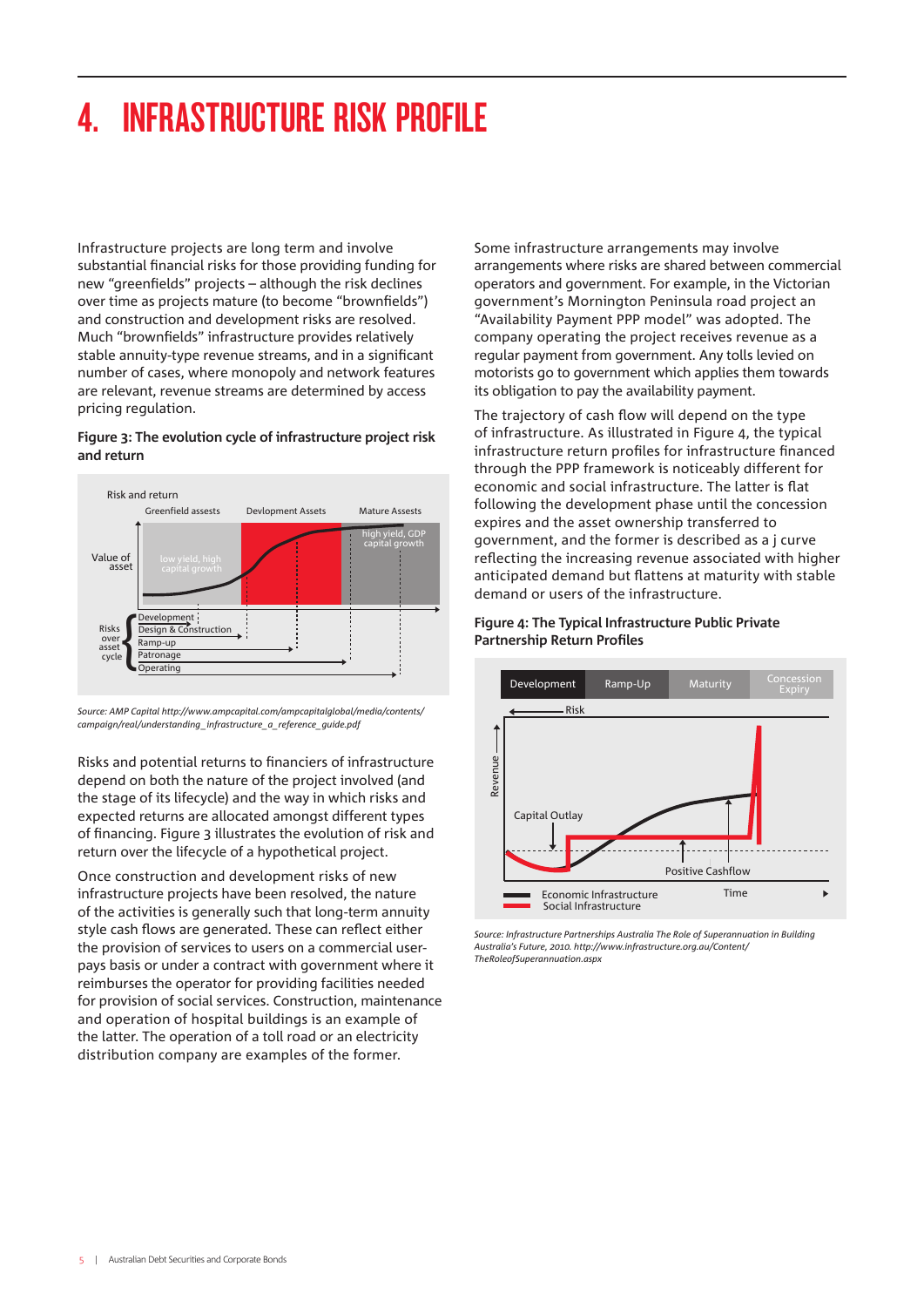# 5. THE ROLE OF INFRASTRUCTURE IN INVESTOR PORTFOLIOS

Infrastructure as an asset exhibits properties of a natural monopoly with a large upfront capital cost and is often subject to government regulation to ensure equitable outcomes for society including "fair" returns for private sector operators. Nevertheless, the risk and return attributes of infrastructure becomes an attractive proposition for investors seeking long-term investment opportunities as its performance over time tracks the characteristics of both equity and debt like assets. Infrastructure assets are generally classed as an alternative investment to equity and fixed income assets, with qualities matching both a growth and defensive asset depending on the timing of the infrastructure. Institutional investors, such as superannuation funds, often invest directly in infrastructure assets as owners/ syndicate members, where the long term, illiquid nature of the asset matches characteristics of their liabilities to members.

For other investors, direct investment in infrastructure assets can generally only occur via vehicles such as listed infrastructure trusts. While the assets themselves are illiquid, financial claims on those assets are made liquid by the stock market listing. For retail investors, such investments (often in the form of stapled securities) have some similar characteristics to longer term debt securities since the underlying assets are typically mature "brownfields" infrastructure. Distributions from the trusts generally involve some return of capital component as well as a relatively stable income component, but the stapling involves some type of equity investment (usually via a trust structure) such that there is greater market price variability than would be associated with a straight debt security.

This paper will move beyond "equity" style investments described above to explore investor access to infrastructure based fixed income securities.

### 6. INFRASTRUCTURE FINANCING

Greenfields projects involve a considerable range of risks and complexities, and contracts and financing arrangements are structured to share risk and provide appropriate incentives to the parties involved. When undertaken by government, funding will generally come from general revenue and thus ultimately tax revenues or government general borrowings – although there is nothing, in principle, to prevent governments issuing project-specific bonds where investor returns depend solely on the ultimate revenues from the project. (In practice, governments may have difficulty in avoiding the perception that investors in a failed project will have recourse to the government).

The involvement of the private sector in greenfields projects under PPP arrangements is widely seen as having the potential to provide efficiency gains due to different incentive structures and financing possibilities. Where private developers and operators are involved, a hierarchy of financial instruments will typically be issued involving sharing of the various risks associated with construction, development, ultimate demand (including unexpected obsolescence due to technical change) etc.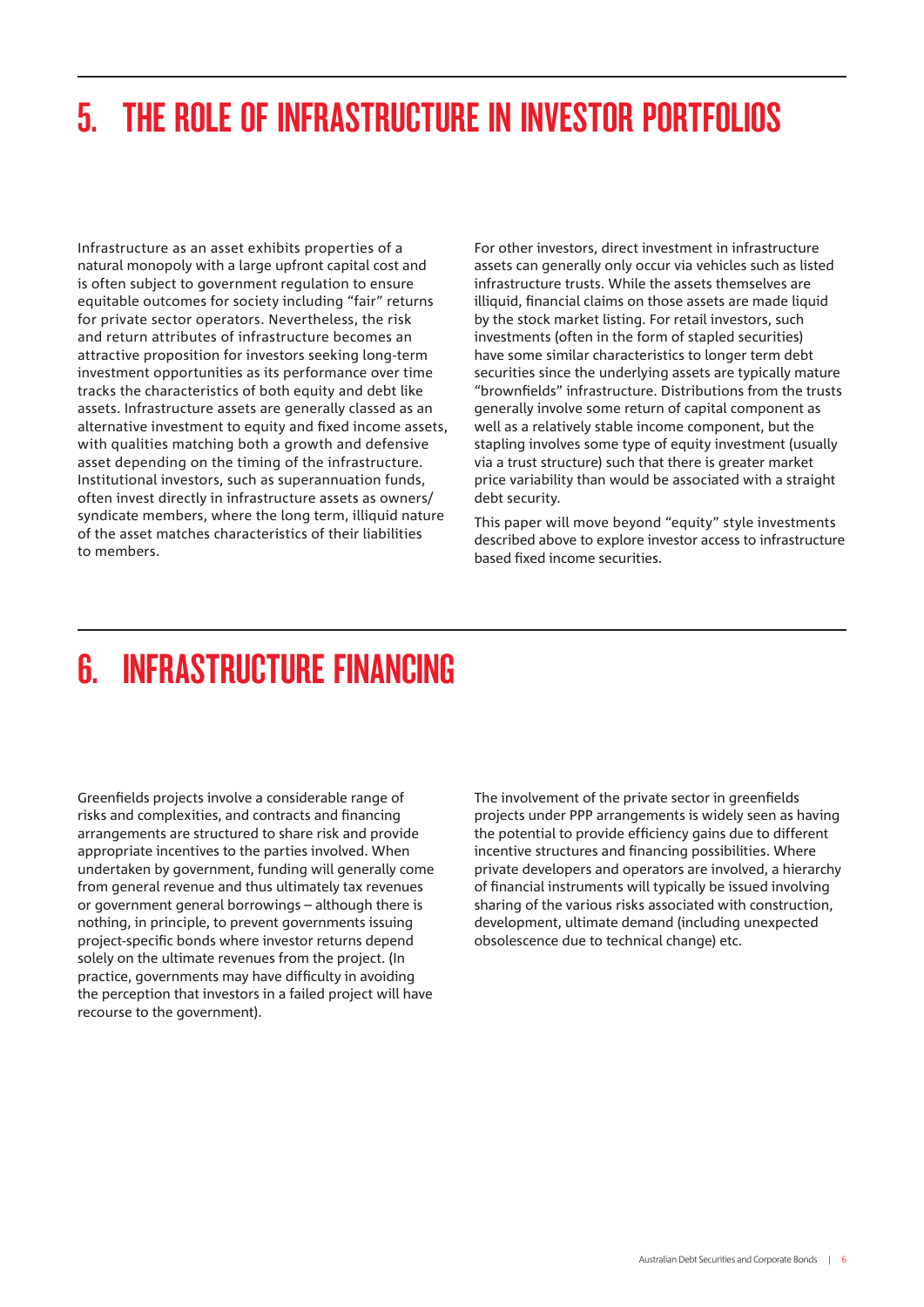### 7. GREENFIELDS VS BROWNFIELDS AND WHERE BONDS PLAY A ROLE

While bond finance can have a place in this hierarchy, it is unlikely that there would not be some exposure to some of the project specific risks. Because most infrastructure development is generally done via special purpose vehicles, bond-holders would generally have no recourse to the project operators.

Moreover, the time-pattern of cash flows involved in bond financing adds complexity for use in a greenfields project. Conventional bond financing involves a one-off receipt of funds from investors, while funds are needed gradually over the construction/development period. Interest payments to investors also commence (in a standard bond) virtually immediately – even though the project is unlikely to be cash-flow positive for some time. While that can be overcome by injections of other types of financing (eg equity) to meet those outflows, this highlights the complication of issuing securities with cash flow patterns which are not correlated with those of the underlying activity.

Another major complication with bond financing of greenfields projects is the exposure to construction delays etc which delay project revenues and thus the ability to meet contractual obligations on the debt and create potential of being in a default situation. While caveats could be incorporated which provide some repayment flexibility to the issuer, such complexities mean that the resulting debt instruments are unlikely to be suitable for many investors. Bank lending is thus often preferred because of potentially greater flexibility in dealing with the need to adjust terms and conditions to reflect unforseen events.

For brownfields infrastructure, the risk issues are much less substantial. Indeed, companies operating such assets (airports, gas/electricity/telecom utilities, toll roads) have operating and revenue characteristics which make them well suited to use of long term debt finance. For such companies, there is little to distinguish bonds they might issue from normal corporate bonds, although the nature of the business gives them more flexibility to issue longer term, possibly inflation-linked, bonds.

An important distinction should be drawn between debt securities issued to finance infrastructure developments by corporate entities and special purpose vehicles (SPVs). In the latter case, sponsors of an infrastructure project establish an SPV which is legally separate from their other activities such that debt/bonds issued by the SPV are non-recourse to the project sponsors. Risk of such "project bonds" depends solely upon the success of the project (although the structure might involve some form of credit risk insurance being provided by monoline insurance companies). In contrast, where a corporate entity operates an infrastructure asset as a part of a broader range of activities, the risk of debt issued to fund the project will generally reflect the overall fortunes of the company.

Prior to the Global Financial Crisis, a number of large infrastructure projects obtained part of their debt financing through the wholesale bond market through the use of wrapped and unwrapped project bonds. (Wrapped project bonds are backed by the credit rating of the monoline insurers providing credit insurance and thus with a higher credit rating than unwrapped project bonds based on the project credit with no guarantor). Since the GFC there has been more reliance on bank loan funding as illustrated by Figure 5.

#### **Figure 5: Infrastructure Debt Financing Composition**



*Source: Infrastructure Australia Review of Infrastructure Debt Capital Market Financing February 2014 http://infrastructureaustralia.gov.au/policy-publications/publications/files/ Review\_of \_Infrastructure\_Debt\_Capital\_Market\_Financing\_2014\_03\_28.pdf* 

Nothwithstanding the significant use of bank loans, particularly in the "greenfields" stage of new projects, a significant number of infrastructure corporate style issuers have accessed the domestic and offshore bond markets.

Figure 6 shows the amount of new bond issues by infrastructure operators in calendar years 2013 to 2015, which was almost the equivalent of \$A17 billion across a range of international markets. Issuers included Australian Rail Track, Perth Airport Pty Ltd, ConnectEast, Aurizon, and many more. Many of the issues were in USD and sometimes Euro, which would be "swapped" back into an Australian dollar equivalent, such that the issuer receives AUD and has repayments effectively determined in AUD independent of future exchange rate movements. Three years was the shortest maturity with most issues in the 6-10 year maturity range (particularly domestically) with some going out to 15 years (generally in the offshore markets). Many were floating rate issues where the coupon interest rate is a specified fixed margin above some specified indicator rate and resets in line with movements in that rate every quarter or half yearly.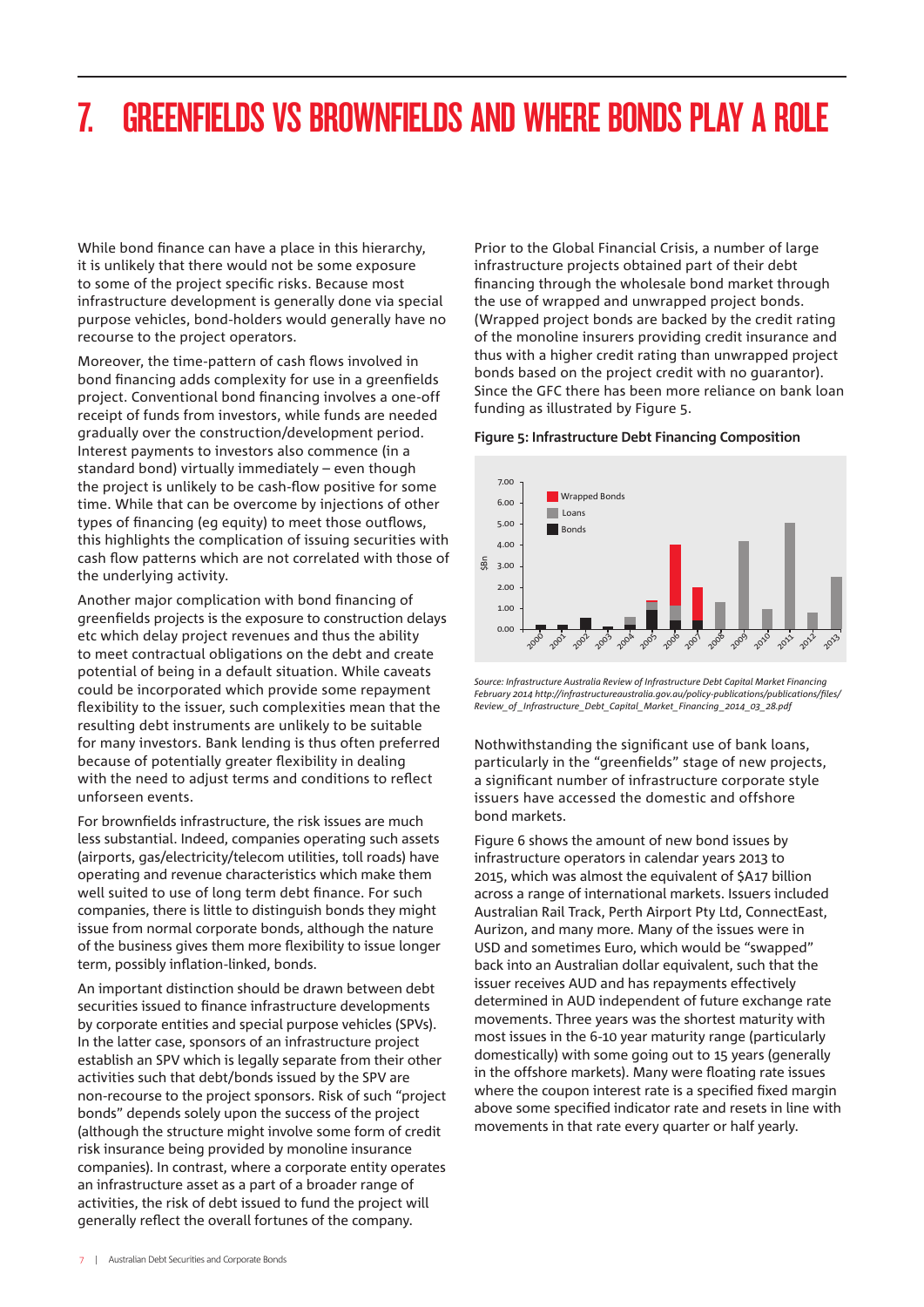

#### **Figure 6: Australian Infrastructure Bond Issues: 2013-2015**

*Source: National Australia Bank*

It is noted that the primary issues outlined above were issued into the wholesale markets and were not accessible to retail investors (other than those classified as "sophisticated").

To further understand what might currently be available to "sophisticated" investors in the broader domestic secondary market, we have analysed a number of infrastructure type issues which display some liquidity.

In early 2016, there were 47 such bonds on issue meeting this criteria with a face value of approximately \$11.5 billion. Figure 7 illustrates the yields at which they were trading, plotted against maturity. There is some evidence of higher yields for longer term bonds but the main variations in yields reflect differences in credit rating of the issuer.

**Figure 7: AUD Infrastructure Bonds yield v maturity**



*Source: National Australia Bank*

MTN = medium term notes USPP = US Private Placement Figure 8 illustrates how yields in the secondary market can differ from the coupon yields specified at the time of bond issue. In late 2015, most of these issues were trading at yields well below the coupon yields, reflecting the overall decline in market interest rates. Equivalently, these bonds were selling in the market at prices in excess of their initial issue price, because they offered higher interest amounts than available on new bond issues. But some were not, reflecting declines in the credit ratings of the issuer with the consequently higher credit spreads demanded by investors offsetting the lower general level of market interest rates.

**Figure 8: Yield to Maturity v Coupon**



*Source: ACFS*

As with the primary issues outlined above, these bonds are traded in the wholesale markets and are generally not accessible to retail investors other than those classified as "sophisticated". While parcel sizes of \$500,000 limit the ability of even sophisticated investors to participate, various facilities (provided by banks such as NAB) discussed in the previous ACFS report "Improving access to the Corporate Bond Market for retail investors" can make smaller scale investments down to \$50,000 possible. In addition, direct digital access is continually evolving with platforms such as nabtrade now enabling direct access to bonds (in addition to mFunds) for investors.

However, despite the significant stock of infrastructure debt on issue, there is still little of it available to retail investors who are not classified as "sophisticated". It is noted that many of the issues highlighted above provide yields significantly in excess of those available on, for example, government bonds which in late 2015 were offering around 2 per cent p.a. for maturities under 5 years. Were they available to retail investors, a diversified portfolio of infrastructure bonds could yield a margin of around 2 per cent p.a. higher than a government bond portfolio, with adequate diversification (and careful selection of issuers) significantly limiting the risk of default.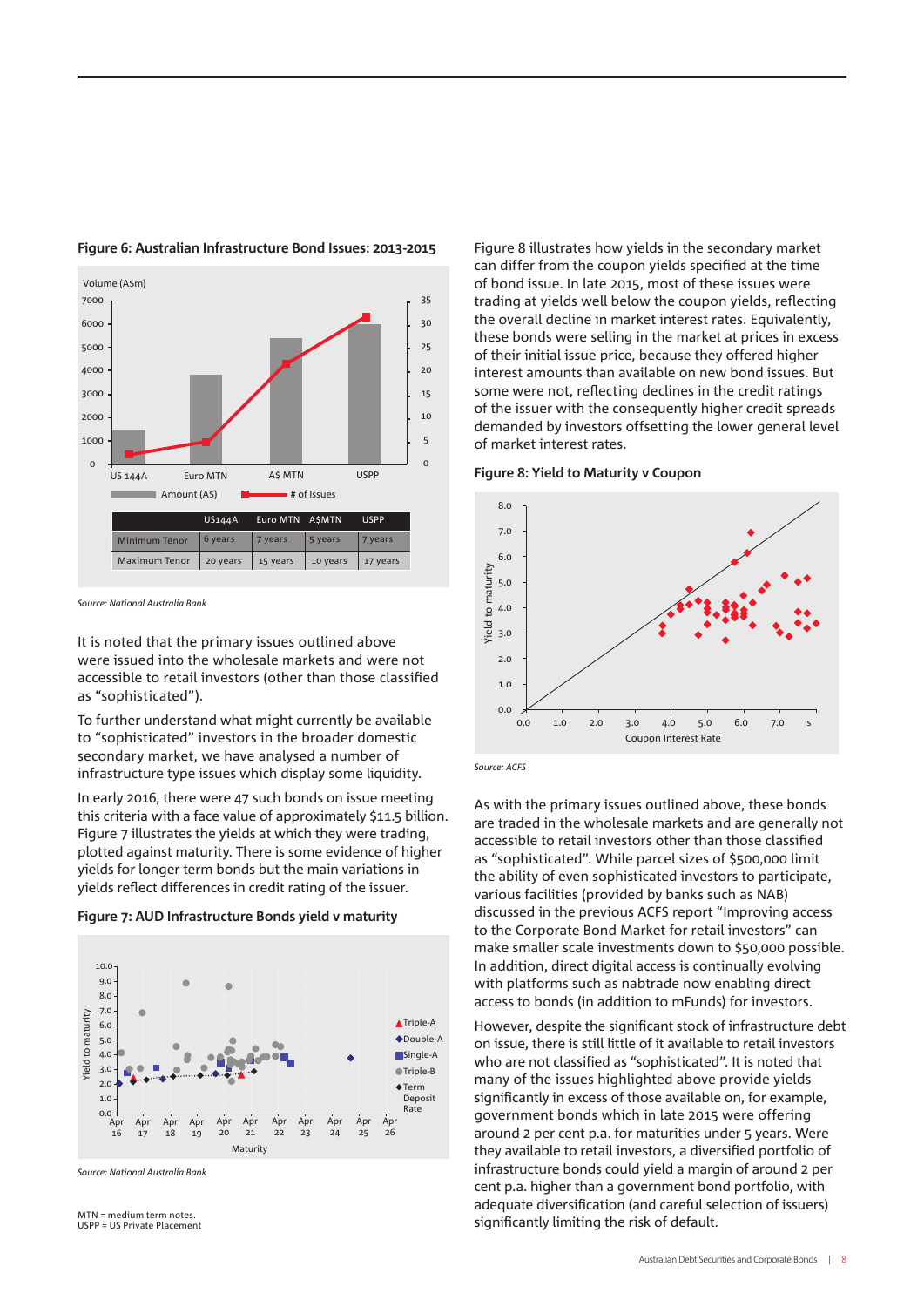### 8. CONCLUSION

There is considerable scope for growth of an "infrastructure bond" market for retail investor participation. There exists a large stock of existing infrastructure operators of "brownfields" projects who have wholesale debt or bank loan financing who could either distribute to the sophisticated investor or who could potentially refinance through the issue of retail bonds. In the short term, new infrastructure "greenfields" projects are unlikely to be suited to issuance of retail corporate bonds, until they approach "brownfields" status when reduced risk and greater stability of cash flows makes such financing more feasible.

The "simple corporate bond" legislation passed in 2014 has reduced the impediments for issuance of "simple" retail infrastructure bonds. These changes relate to prospectus requirements and directors' liabilities for bonds having certain characteristics. These include fixed maturity and either a fixed interest rate or a floating rate set at a margin above an appropriate indicator rate. They must be listed on an exchange such as the ASX, but this can be done via an institution (such as a bank) acting as a depository nominee and issuing listed depository interests in bonds held in trust for investors. This has the benefit of enabling issuers of bonds to issue into the wholesale market (where they face lower transaction costs of issuance) and arranging with depository nominees who have a retail investor client base to facilitate retail investment at lower transactions cost. The next stage of this development is to build a "bridge" between the retail and wholesale markets (as currently exists for Commonwealth Government Securities) to enable fungible securities between the two markets.

As well as this enabling change, bank regulation has moved significantly in the direction of altering the competitive balance away from longer term bank lending to companies and towards use of debt capital market funding. That can be expected to induce greater interest in bond issues into the retail bond market rather than simply an increase in issues into wholesale bond markets. One reason is the increased availability of these funds from growth in retail investor portfolios through self managed super funds. A second is the ageing of the investor population and consequent tilt of portfolios towards fixed interest investments more suited to the retirement phase.

While explosive growth in retail infrastructure bonds should not be expected, it is likely that substantial growth and investment opportunities will occur over the coming years. Retail investors should thus be aware of the characteristics of such securities and the appropriate role for them in their portfolios. This report has endeavoured to provide the requisite information to assist retail investors in that regard.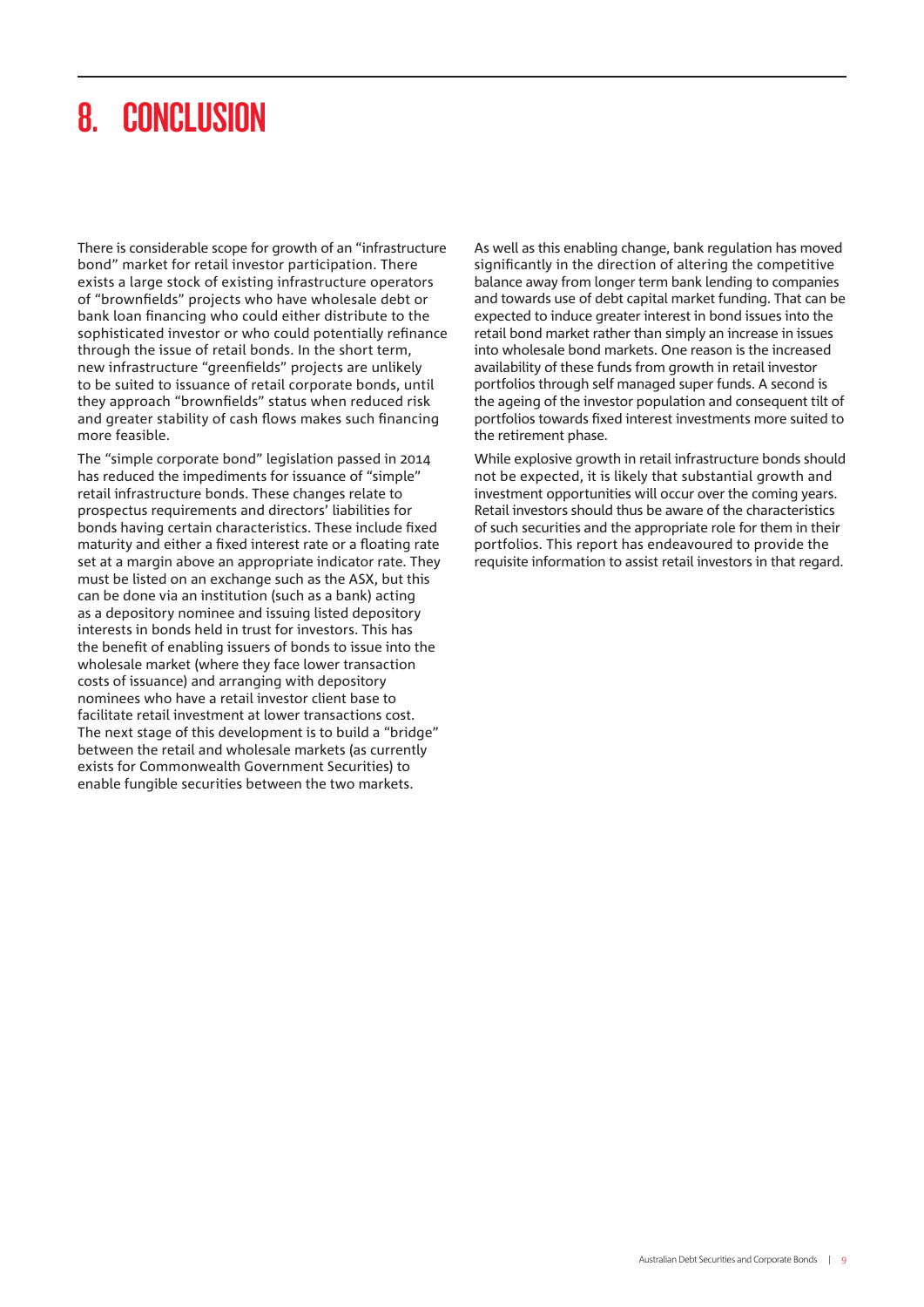### APPENDIX 1: INTERNATIONAL PERSPECTIVES

A recent update on infrastructure bond market development in international, and particularly Asian, markets is provided by Ehlers et al (2014)<sup>5</sup>, who note that in most jurisdictions, bank (particularly syndicated) loans significantly outweigh bond issues. The one exception is China, which has also been a leader in the volume of infrastructure investment in recent years.

In what follows we provide a brief overview of infrastructure financing arrangements in a number of major countries.

*USA*: The United States preferred method of financing public infrastructure investments is the issuance of taxexempt municipal bonds by state and local governments. The municipal bond market in the US is favoured over adopting Public Private Partnerships (PPPs) frameworks due to the favourable tax situation – where interest income from municipal bonds is free of income taxes. Given the varying political structures between state to state in the US, the attractiveness of federal concessions to help reduce borrowing costs is even more profound, with access to bonds that are either backed by Government, revenue stream or specific taxes that offset the costs of borrowing. However, the US is experiencing an infrastructure funding gap and alternatives means of issuing finance to municipal bonds are required as these are ultimately dependent upon the ability of state and local governments to issue debt. Programs such as the Transportation Infrastructure Finance and Innovation Act (TIFIA) where Government provides loans and loan guarantees, and Build America Bonds (BABs) offering the assistance of cash subsidies when issuing taxable bonds, are examples of trying to reduce the interest costs of borrowing to finance infrastructure.

*UK*: The United Kingdom was one of the early adopters of the PPP framework to procure infrastructure investment, with the Government introduction of the Private Finance Initiative (PFI) in early 1990s. The scheme attracted over 700 projects (55 billion pounds) and aimed to incorporate private sector expertise to design, build, finance and operate public infrastructure. However, the scheme was closed in 2012 reflecting issues around procurement process, cost and transparency in transaction. PFI was succeeded by Private Finance 2 (PF2) which sought to address previous issues by making it mandatory for bidders in the tender process for infrastructure projects to bid with long-term non-bank debt financing. This is to encourage raising capital through capital markets and less reliance on the bank loan market which favours short tenors. Similar to Australia, the UK's greenfield project bond market has been overtaken by the bank loan market, particularly since 2008

where previously bonds guaranteed by monoline credit insurers were the favoured option.

*Canada*: Canada's direct model of funding infrastructure projects is favoured by its large pension plans, which unlike Australia are predominantly defined benefit funds (95%). Infrastructure investing with its long-term characteristics is well suited to the long-term liabilities accrued by defined benefit plans, which makes directly investing into infrastructure projects a preferred model. For Canada's larger public-backed defined benefit funds, a greater allocation to infrastructure investing is possible due to investment expertise brought in-house to assess infrastructure project risk, particularly brownfield investments. Also prominent in Canada, but less favoured by the larger pension plans is a deep project bond market and well-functioning PPP framework. Unlike Australia and the UK which relied on wrapped bonds to boost the greenfield project bond market prior to its collapse following the GFC, Canada's project bond market has only operated with unwrapped bonds favouring the project's rating as opposed to a monoline insurer. With a robust project bond market, Canada has also less reliance on using the bank loan market, again favoured by Australia and the UK. The project bond market is also advantaged by a developed annuity market. Whilst Canada has favoured public funding over privatisation when funding infrastructure, it still has a well-functioning PPP framework with a large investor base when compared to Australia and the UK. These three channels help facilitate and attract a strong pipeline of infrastructure projects in Canada.

5. Torsten Ehlers, Frank Packer and Eli Remolona (2014) "Infrastructure and Corporate Bond Markets in Asia" in A Heath and M Read (eds) *Financial Flows and Infrastructure Financing*, Reserve Bank of Australia, pp 67-91. http://www.rba.gov.au/publications/confs/2014/